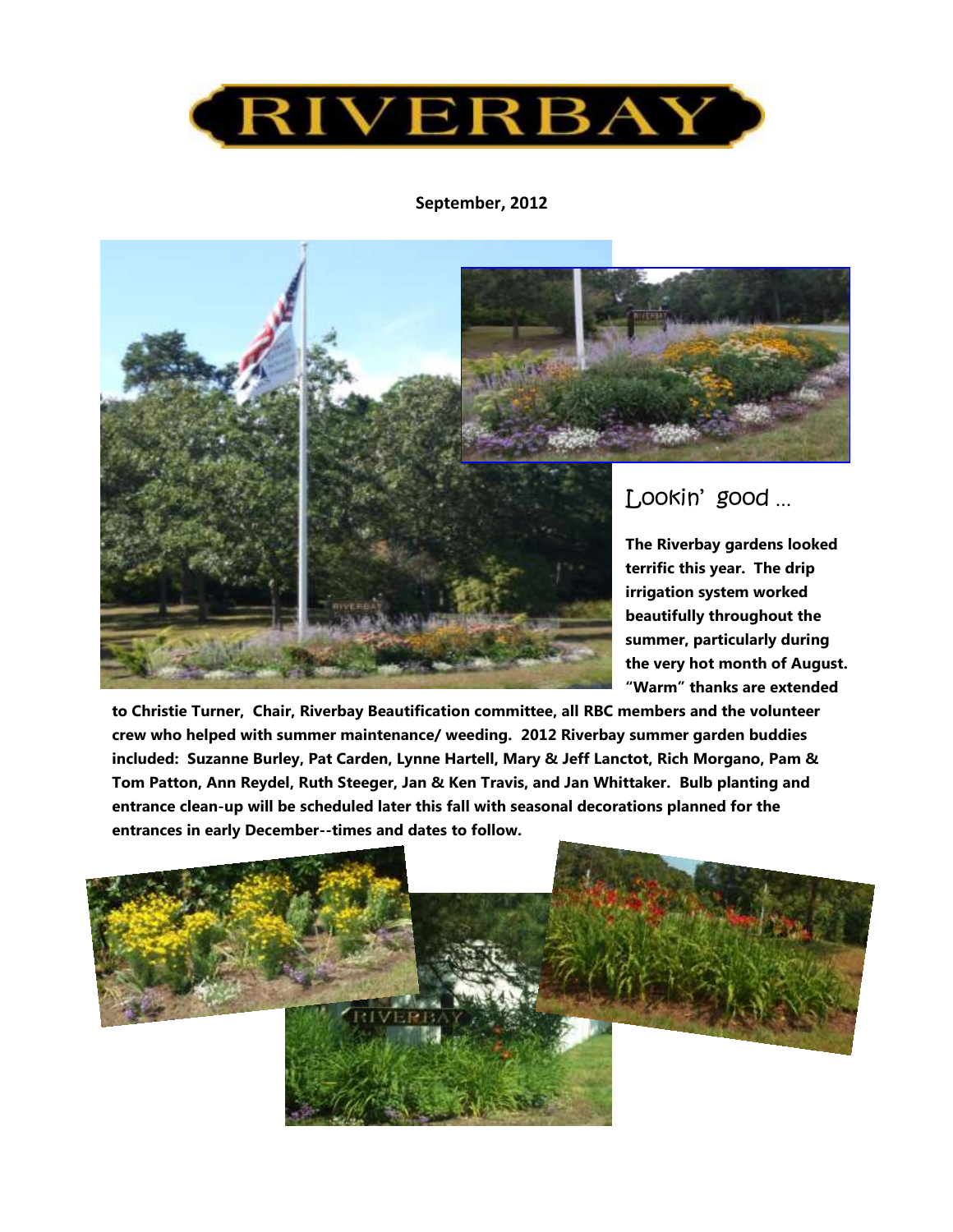# *A final word from "Prez" Whittaker~~~~~~~~~~~~~~~~~~~~~~~~~~*

It is with a self-imposed term limit of 4 years that I say good-bye to many good friends and neighbors here in Riverbay—-but only as ASSOCIATION PRESIDENT. I have no plans to move from this wonderful neighborhood and expect to continue being active in community activities, including Riverbay. However, any organization can benefit from "new blood"—a new leader with fresh ideas and different perspectives. Some residents have inquired as to why annual dues are not mandatory. The covenants governing Riverbay Estates expired 25 years ago with dues becoming optional—now \$30 a year. Activities of the Association are funded by those of you who understand the importance of maintaining the appearance of our community and its impact on our home values. To all Riverbay dues payers—I say thank you very much!

My sincere gratitude is also extended to those who have served with me on the Executive Board over these past 4 years. It would not have been possible for me to do this job without their extensive and caring support. It has been a challenging and enlightening experience to serve as president of the Riverbay Association and I wish the new president well. One of the services that this Board implemented was the compilation and delivery of a WELCOME-TO-RIVERBAY packet to new home owners. And just FYI: 25+ packets have been sent out since January of 2011. Yes, Riverbay is a busy community with residents coming and going. Have an enjoyable Chatham fall and I hope to see you 'round the 'hood! I look forward to seeing you at the Annual Meeting next month on Oct. 6.

Jan Whittaker  $-$  President-  $-$  2008-2012

## RIVERBAY ASSOCIATION ANNUAL MEETING

WHEN : Saturday, October 6, 2012

WHERE: Chatham Community Center [XXX Main St. Chatham]

TIME: 9:30 a.m. Coffee and breakfast treats; 10:00 a.m. Business Meeting GUEST SPEAKER: "Col. Benjamin Godfrey", Proprietor, Godrey Windmill, Chase Park, Chatham [aka Bill Cullinane, one of many distinguished Riverbay residents and active Chatham volunteers RIVERBAY OUTREACH: Chatham Food Pantry [CFP]donations will be accepted. Canned, boxed, dry items most needed include: tuna, canned fruits & vegetables, cereal, beans, rice & pasta, spaghetti sauce, oatmeal, toothpaste, or whatever you wish to contribute. Checks payable to the CHATHAM FOOD PANTRY will also be accepted and delivered to the CFP after the meeting.

- ♦♦ Please join us at our annual meeting ♦♦ Enjoy a cup of coffee ♦♦ Hear about Riverbay, ♦♦ Meet an old or new neighbor
	- ♦♦ Learn more about theGodfrey Windmill restoration project

**Reminder: Good visibility along our streets is important to both driver and pedestrian safety in Riverbay. It is the property owner's responsibility to keep roadside plantings on their property trimmed. This is particularly important at corners as town regs call for 25' visibility each way at intersections. Your cooperation is requested & will be appreciated. Thank you.**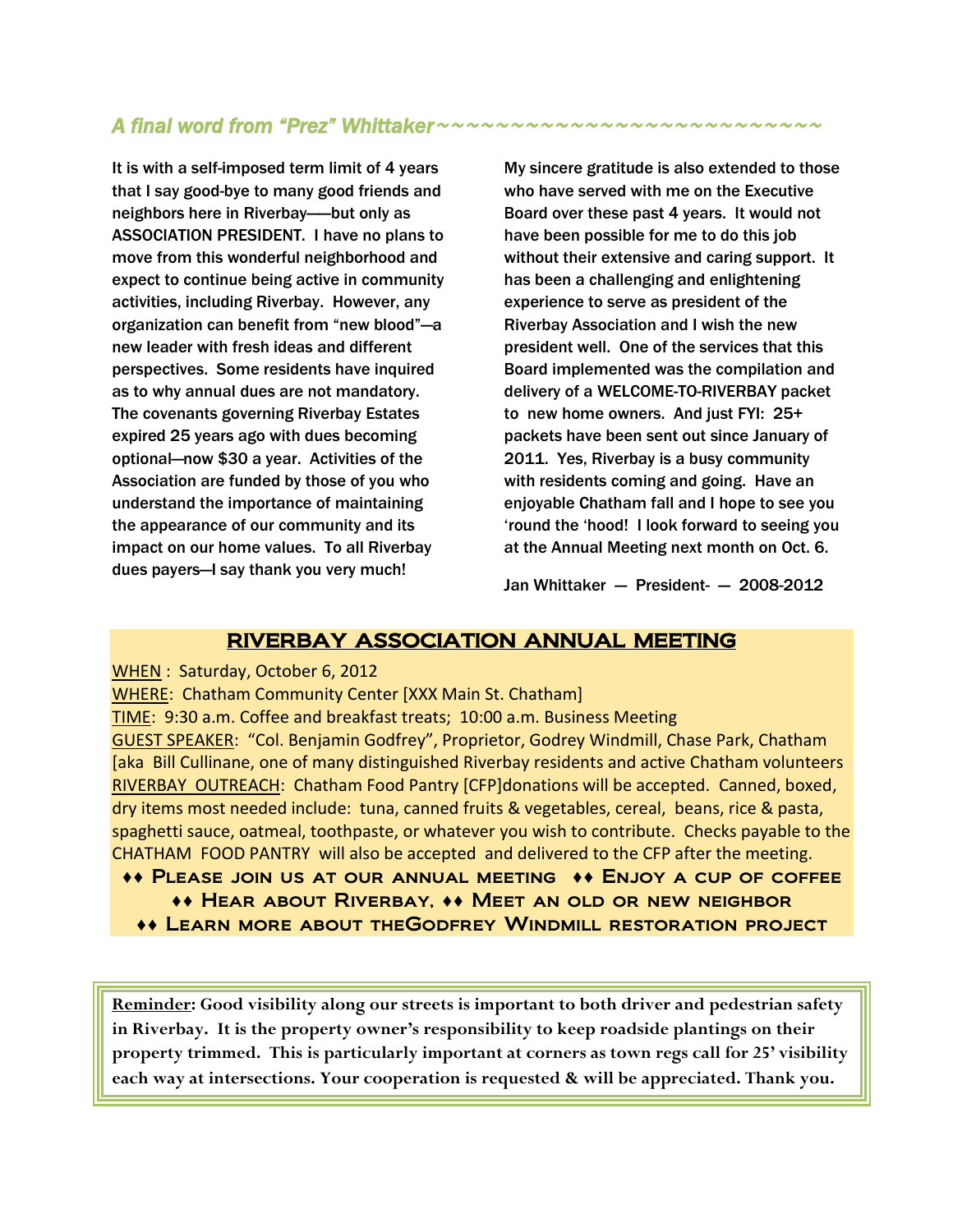## 2012 Riverbay Annual Picnic

"The Park" came alive on August 4, 2012, when 80+ residents, including 6 children, gathered for the annual Association picnic and celebration of Riverbay's 50<sup>th</sup> Birthday. Tables covered with white tablecloths dotted with "locally grown" floral centerpieces –AND- tasty fare (appetizers, side dishes, desserts) contributed by attendees



made for a fun gathering of both "new" and "old" residents, including 4 former prez' (Photo: L to R Sal Gionfriddo, Bob Hughes, Tom Patton and "Bert" Shupe with current prez, Jan Whittaker-center). Thanks are extended to the Riverbay Picnic Committee— Jean Zilliox, Ann Reydel, and Christie Turner—for all their efforts in planning and organizing this neighborhood event. Let's do it again in '13--hope to see you at the Park next year. See www.Riverbay.org [NEWS page] for additional picnic coverage and



## WHAT'S NEW in RIVERBAY

Several Riverbay residents/business owners have inquired about the possibility of advertising in the Riverbay Newsletter and/or becoming a Riverbay Newsletter sponsor. The Board



discussed this issue and voted to approve this action. Ads or sponsorship by Association

members would help to defray the costs of each newsletter mailing and provide business information that may of interest to Riverbay residents. Details soon to follow---an e-mail alert will be sent to Riverbay residents once this new program is up 'n running with information on how to participate.